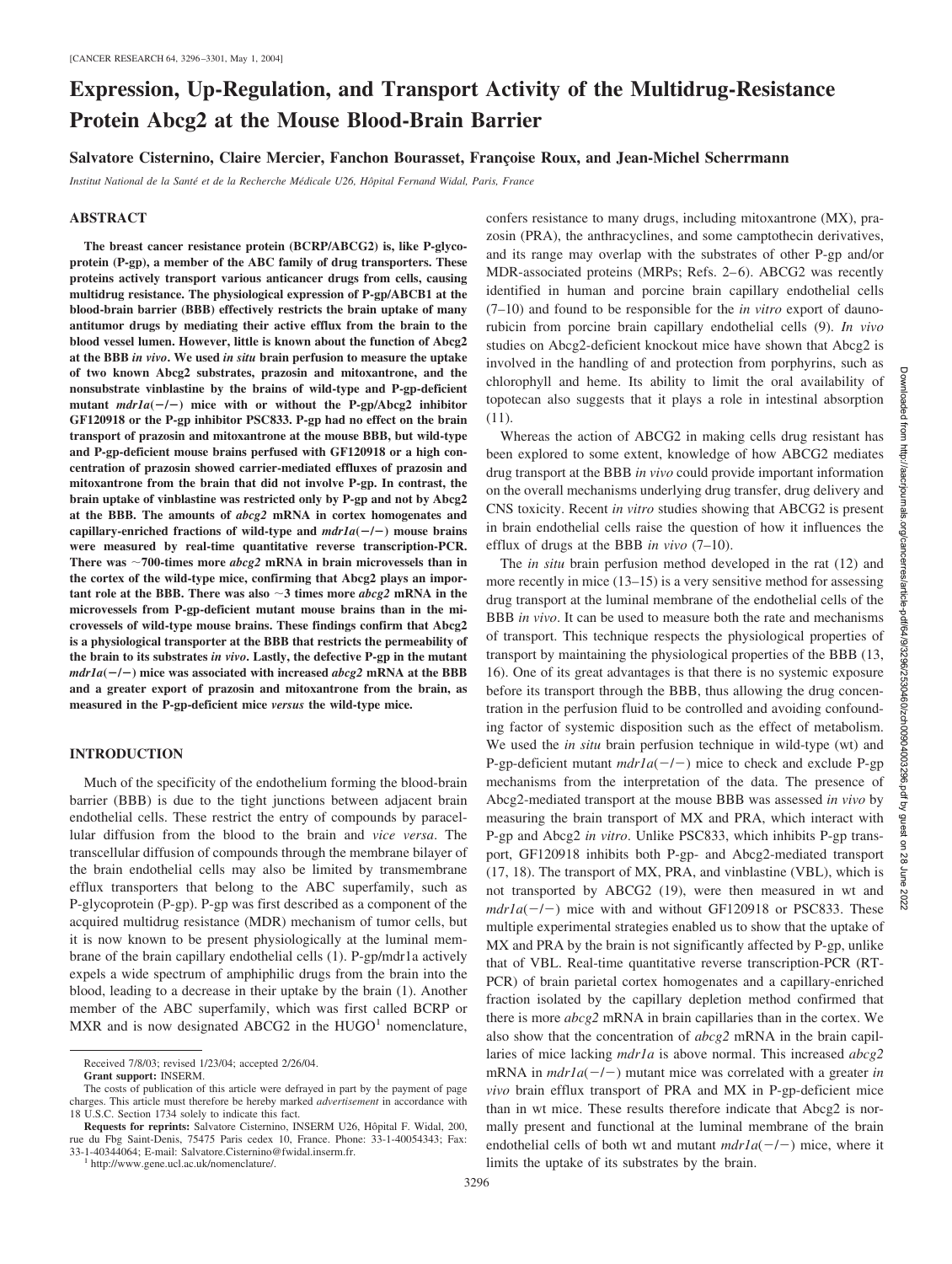# **MATERIALS AND METHODS**

#### **Animals**

Adult male CF-1 mice [wt and mutant  $mdr1a(-/-)$ ; 30-40 g, 7-9 weeks of age] were bred in house from progenitors, initially obtained from Charles River Laboratories (Wilmington, MA), genotyped for mdr1a P-gp. The mice were housed in a controlled environment (22  $\pm$  3°C with 55  $\pm$  10% relative humidity) and maintained under a 12-h dark:light cycle (light from 6:00 a.m. to 6 p.m.). They had access to food and tap water *ad libitum*. All experimental procedures complied with the ethics rules of the French Ministry of Agriculture for experimentation with laboratory animals (law no. 87-848).

#### *In Situ* **Brain Perfusion**

Surgery and Perfusion. The transport of [<sup>3</sup>H]MX (Moravek, Brea, CA), [<sup>3</sup>H]PRA and [<sup>3</sup>H]VBL (Amersham Pharmacia Biotech, Orsay, France) into the brain was measured by *in situ* brain perfusion (13). Briefly, mice were anesthetized by i.p. injection of ketamine-xylazine (140 and 8 mg/kg, respectively). The right external carotid was ligated rostral to the occipital artery at the level of the bifurcation of the common carotid. The caudal side of the right common carotid was ligated, and the cranial side was catheterized (polyethylene tubing; 0.30 mm inner diameter  $\times$  0.70 mm outer diameter; Biotrol Diagnostic, Chenevières-les-Louvres, France). The syringe containing the perfusion liquid was placed in an infusion pump (Harvard PHD 2000; Harvard Apparatus, Holliston, MA) and connected to the catheter. The thorax was opened, and the heart was cut before starting the perfusion. Perfusion was at a flow rate of 2.5 ml/min. The perfusion fluid consisted of bicarbonate-buffered physiological saline containing 128 mm NaCl, 24 mm NaHCO<sub>3</sub>, 4.2 mm KCl, 2.4 mM  $NaH_2PO_4$ , 1.5 mM  $CaCl_2$ , 0.9 mM  $MgCl_2$ , and 9 mM D-glucose. The solution was gassed with 95%  $O_2$ –5%  $CO_2$  for pH control (7.4) and warmed to 37°C in a water bath. Each mouse was perfused with tritiated tracer and [ $^{14}$ C]sucrose (0.2  $\mu$ Ci/ml; Perkin-Elmer, Paris, France) added to the perfusion fluid. Brain perfusion was terminated by decapitating the mouse at a selected time (30, 60, 90, or 120 s). The brain was removed from the skull and dissected out on ice. The right cerebral hemisphere and aliquots of the perfusion fluid were placed in tared vials and weighed. Samples were digested in 2 ml of Solvable (Packard, Rungis, France) at 50°C and mixed with 9 ml of Ultima Gold XR (Packard). Dual label counting was performed in a Packard Tri-Carb 1900TR.

**Calculation of Apparent Brain Distributional Volume and Initial Brain Uptake.** All of the calculations have been described previously (13–16). The brain vascular volume of each animal was assessed with the vascular marker [<sup>14</sup>C] sucrose. This, like inulin, does not measurably cross the BBB during short perfusions (12). In the perfusion experiments,  $[14C]$ sucrose was perfused together with the tritium-labeled substrates to estimate the brain vascular volume  $(V_{\text{vasc}}; \mu l/g)$  as:

$$
V_{\text{vasc}} = X^*/C^*_{\text{perf}} \tag{A}
$$

where  $X^*$  (dpm/g) is the amount of sucrose in the right brain hemisphere and  $C^*_{\text{perf}}$  (dpm/ $\mu$ l) is the concentration of [<sup>14</sup>C]sucrose in the perfusion fluid.

The apparent brain distribution volume was calculated from the amount of radioactivity in the right brain hemisphere by the formula:

$$
V_{\text{brain}} = X_{\text{brain}} / C_{\text{perf}} \tag{B}
$$

where  $X_{\text{brain}}$  (dpm/g) is the calculated amount of tritium-labeled compound in the right cerebral parenchyma, and C<sub>perf</sub> (dpm/ $\mu$ l) is the concentration of tritium-labeled tracer in the perfusion fluid. Brain tissue total radioactivity was corrected for vascular contamination with the following formula:

$$
X_{\text{brain}} = X_{\text{tot}} - V_{\text{vasc}} C_{\text{perf}} \tag{C}
$$

where  $X_{\text{tot}}$  (dpm/g) represents the total quantity of tritium-labeled tracer trapped within the brain parenchyma and cerebrovasculature capillary bed. Subtraction of the intravascularly located tritium-labeled compound from the total amount of tritium-labeled compound yielded the amount in the brain parenchyma.

Initial brain transport was expressed as a  $K_{\text{in}}$  ( $\mu$ l/s/g) and was calculated from the formula:

 $K_{\text{in}} = V_{\text{brain}}/T$  (D)

where *T* is the perfusion time (s).

**Trans Influx Zero Transport Studies.** A time-course study of the apparent distributional brain volume of the tritiated drugs  $(0.3-0.4 \mu\text{Ci/ml})$  was done in wt mice to select an appropriate brain perfusion time. The initial uptake of tritiated drugs into the mouse brain after 120 s of perfusion was measured in wt and  $mdr1a(-/-)$  mice with and without inhibitors. Inhibitors were added to the perfusion fluid to control exposure at the BBB and to avoid systemic metabolic processes. The inhibitors were PSC833  $(3 \mu M;$  kindly provided by Novartis, Basel, Switzerland) and GF120918 (2  $\mu$ M; kindly provided by Glaxo SmithKline, Les Ulis, France). The uptake of labeled MX, PRA, and VBL was also measured in the presence of unlabeled MX (100  $\mu$ M; Sigma, St Quentin, France), PRA (30  $\mu$ M; Sigma), or VBL (150  $\mu$ M; Lilly, Saint Cloud, France), respectively. The stock solutions of PRA, GF120918, and PSC833 were prepared in DMSO. MX and VBL were dissolved in 0.9% NaCl. All solutions were prepared fresh on the day of the experiment and diluted with the bicarbonate-buffered saline used for perfusion. The final DMSO concentration in the perfusion fluid was always  $0.5\%$  (v/v); this concentration did not alter the integrity of the BBB, as measured by the permeability of  $[^{14}C]$ sucrose.

## **Capillary Depletion**

The blood was removed from the brains of the mice before microvessels were extracted to minimize contamination with blood cells and hemoglobin in the quantitative RT-PCR study. The mice were perfused with saline by *in situ* brain perfusion for 30 s. They were then decapitated, and the brain was removed and cleaned of meninges on ice. The capillary depletion method of Triguero *et al.* (20) was used with some modifications (21) to obtain capillaryenriched fractions of wt and  $mdr1a(-/-)$  mouse brains. The blood-free brains of six wt or  $mdr1a(-/-)$  mice were pooled and homogenized with a glass homogenizer (15 pestle strokes) in 3.5 ml of buffer [10 mm HEPES, 141 mm NaCl, 4 mM KCl, 1 mM NaH<sub>2</sub>PO<sub>4</sub>, 2.8 mM CaCl<sub>2</sub>, 1 mM  $MgSO<sub>4</sub>$  and 10 mM D-glucose (pH 7.4)] at 4°C. Chilled 37% dextran solution was then added to obtain a final dextran concentration of 18.5%. All homogenizations were performed rapidly at 4 $\degree$ C. The homogenates were centrifuged at 5400  $\times$  g for 15 min at 4°C in a swinging-bucket rotor, and the supernatants were carefully removed. Brain capillaries are separated from the parenchymal elements by a well-developed collagenous basal membrane as in the vasculature of peripheral organs, but the neural and glial elements of the brain lack significant amounts of nonvascular collagenous matrix, whereas most peripheral organs have abundant mesenchymal collagen networks. Thus, physical fractionation of this soft tissue efficiently separates central nervous system microvessels from the brain parenchyma (22, 23). The homogenates were centrifuged through a dextran gradient, and the pellet (composed of blood-free intact microvessels segments and brain nuclei) was collected (20). Mechanical homogenization of brain tissue rapidly provided brain capillaries, minimizing mRNA denaturation due to RNase activity and changes in cell phenotype, unlike time-consuming enzymatic methods (23). Microvessel purity was checked by measuring  $\gamma$ glutamyl transpeptidase activity because this enzyme is abundant in the endothelial cells of the BBB (22). The enzyme activities in aliquots of the supernatant and pellet confirmed that there was  $\sim$ 30 times more activity in the pellet than in the supernatant. The pellet was removed and placed in RNAlater (Qiagen, Courtaboeuf, France) at  $-20^{\circ}$ C until RNA extraction.

## **Total RNA Extraction and Real-Time Quantitative RT-PCR**

Total RNA was extracted from isolated mouse brain capillaries and parietal cortex by use of the RNeasy Mini (Qiagen) extraction kit according to the manufacturer's instructions. The RNA concentration and integrity of each sample were evaluated with the RNA 6000 LabChip kit (Agilent Biotechnologies, Massy, France) with the Agilent 2100 Bioanalyzer. The RNA samples (5  $\mu$ g) were made up to 31  $\mu$ l with PCR water, heated at 65°C for 10 min, and cooled on ice (4 min) before reverse transcription. We then added 2  $\mu$ l of Oligo(dT) (Roche Diagnostic, Meylan, France) to each tube to obtain a final volume of 33  $\mu$ I [with 10 mm Oligo(dT)], and this volume was transferred to a tube of First-Strand Reaction Mix Beads (Amersham Pharmacia Biotech). The tubes were placed on ice, homogenized by gentle vortexing for 10 min, and then incubated at 37°C for 60 min.

The sequences of the primers for the target gene *abcg2* (accession no.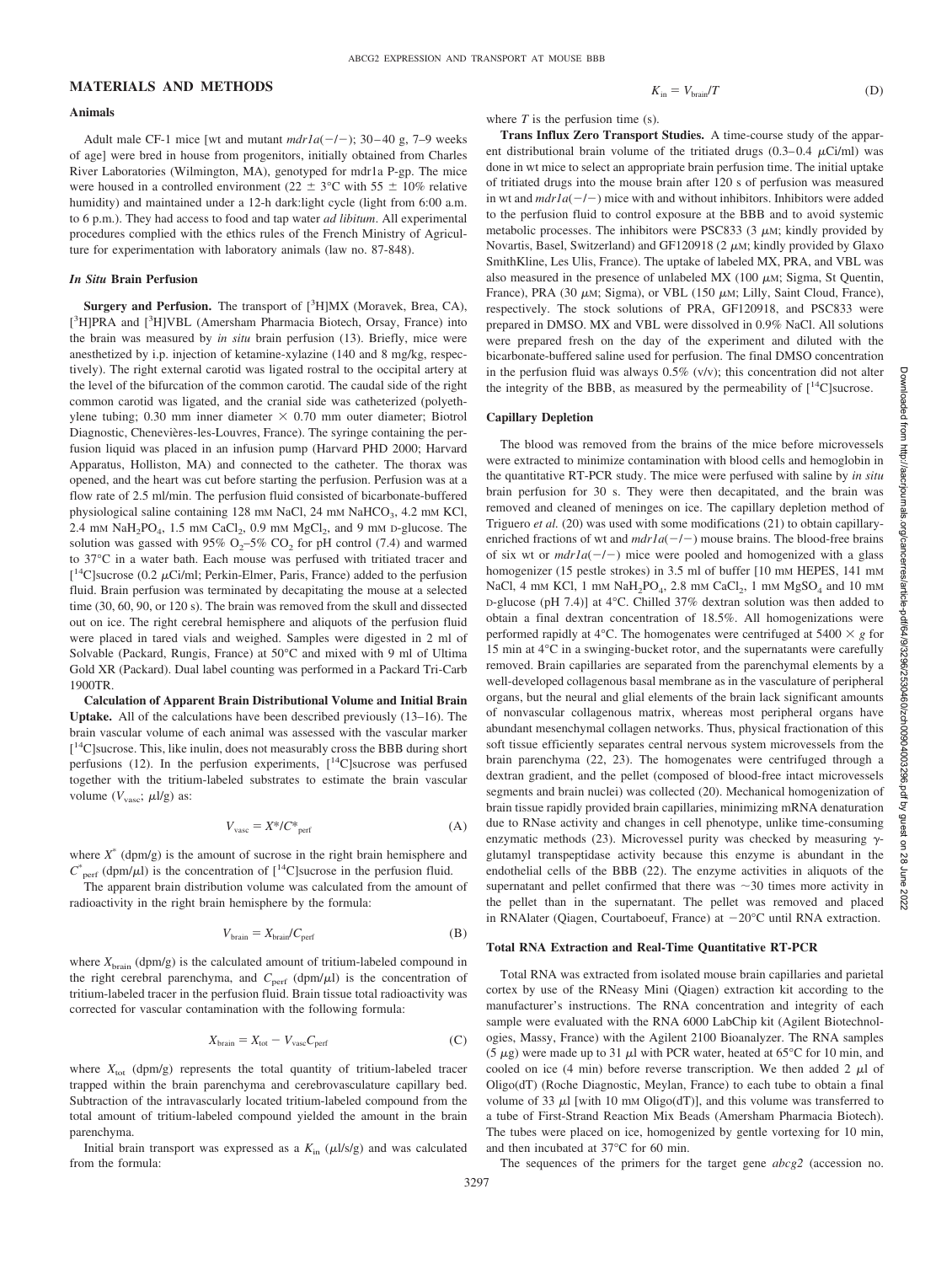AF140218) were obtained with Primer Express software (Applied Biosystems, Courtaboeuf, France) to minimize the formation of internal structures. The primers themselves were synthesized by Genset (Paris, France).

The forward primer was 5'-AGCTCCGATGGATTGCCAG-3' (nucleotides 1146-1164), and the reverse primer was 5'-GAGGGTTCCCGAGCAAGT-TT-3' (nucleotides 1196-1177). The annealing temperature was  $81^{\circ}$ C, and the amplicon size, evaluated with the DNA 500 Bio Sizing kit (Agilent Biotechnologies) and Agilent 2100 Bioanalyzer, was 51 bp. TaqMan Rodent *gapdh* Control Reagents (Applied Biosystems) were used as normalization controls. The products of RT-PCR were diluted to have the same cDNA concentration (10 ng/ $\mu$ l) in all samples. One  $\mu$ l of each RT-PCR dilution, 1  $\mu$ l of water (no template control), or 1  $\mu$ l of 10 ng/ $\mu$ l RNA pool (no amplification control) was added to 49  $\mu$ l of mixture containing 25  $\mu$ l of SYBR Green PCR Master Mix (Applied Biosystems), 300 nM sense and antisense primer, and PCR water for  $abcg2$  and 25  $\mu$ l of TaqMan PCR Master Mix (Applied Biosystems), 0.5  $\mu$ l of primer 1, 0.5  $\mu$ l of primer 2, 0.5  $\mu$ l of probe, and PCR water. Samples were placed in a thermal cycler and cycled 40 times (denaturation at 95°C for 15 s and 60°C for 60 s, and polymerization at 81°C for 60 s).

Increasing amounts of standard cDNA were used with gene-specific primers and fluorescent probes to generate a standard curve displaying a linear relationship between the threshold cycle  $(C_T;$  number of cycles at which the fluorescence signal reaches a defined threshold) and the logarithm of the initial template concentration. The equation describing the standard curve for *abcg2* was  $Y = -2.05X + 30.4$  and that for *gapdh* was  $Y = -2.2X + 28.8$ . The efficiencies for *abcg2* and *gapdh* were approximately equal. The absolute value of the slope of log input *versus*  $\Delta C_T$  ( $C_T$  *abcg*2 –  $C_T$  *gapdh*) was 0.023  $(<0.1$  theoretical).

Dissociation curve analysis was performed after amplification to confirm that the expected product was generated and to distinguish specific from nonspecific products and primer-dimers. The thermal protocol for the dissociation was 15 s at 95°C, followed by 20 s at 60°C and a slow ramp (1.75°C/min) over 20 min from 60°C to 95°C. The data for the dissociation curve were captured during the slow ramp. We also analyzed the PCR product by agarose gel electrophoresis with the DNA Bio Sizing kit to determine the quality of the PCR.

#### **Statistical Analysis**

The  $K_{\text{in}}$  values are the means  $\pm$  SD of four to six mice unless specified otherwise. Student's unpaired *t* test was used to identify significant differences between groups when appropriate. The tests were all two-tailed, and statistical significance was set at  $P < 0.05$ . Three experiments were performed for RT-PCR, and the data are means of the *abcg2* mRNA concentration divided by the *gapdh* mRNA concentration  $\pm$  SD. Data were analyzed by two-way ANOVA followed by Dunnett's test, and statistical significance was set at  $P < 0.01$  or  $P < 0.001$ .

# **RESULTS**

**Assessment of BBB Integrity.** The mouse brain vascular volume (16  $\pm$  2  $\mu$ l/g) agreed with normal distribution volume for sucrose (12–14); in all brain transport experiments. A brain vascular volume that exceeded 20  $\mu$ l/g was considered to reflect a loss of BBB physical integrity; in those cases brain transport parameters were not calculated (13, 16). Brain perfusions performed with MX concentrations  $>100 \mu$ M were associated with a loss of BBB integrity, preventing measurement of the  $[{}^{3}H]$ MX brain transport at the highest MX concentrations.

**Time Course of Brain Uptake.** The uptake of MX, PRA, and VBL by the brains of wt mice, expressed as apparent brain distributional volume  $(V_{\text{brain}})$ , was measured at different brain perfusion times to select an appropriate perfusion time (Fig. 1). The perfusion time selected for single-time brain uptake studies ensured that at least 40% of the total radioactivity of the tritiated drug in the tissue resided outside the vascular space (12). Given a vascular volume of 14 –18  $\mu$ l/g, a drug brain volume  $V_{\text{brain}}$  at 9–12  $\mu$ l/g is equivalent to 40% of the radioactivity in the extravascular space. This requirement was



Fig. 1. Time course of  $[^{3}H]$ vinblastine (A),  $[^{3}H]$ prazosin ( $\blacksquare$ ), and  $[^{3}H]$ mitoxantrone (F) uptake by the right brain hemispheres of wild-type mice, expressed as apparent brain distribution volume  $(V_{\text{brain}}, \mu l/g)$  determined by *in situ* brain perfusion. Data are means  $\pm$  SD (*bars*) of four to five animals per data point.

strictly met at 30 s for MX and PRA and at 60 s for VBL (Fig. 1). Therefore, a perfusion time of 120 s was used for all of the single-time uptake studies because it provided optimum sensitivity for transport measurements in various experimental situations, whereas uptake remained linear (16).

**Influence of mdr1a P-gp on the Brain Transport of MX, PRA,** and VBL without Recourse to Inhibitors in wt and  $mdr1a(-/-)$ **Mice.** Because many of the drugs transported by Abcg2 are, like MX and PRA, also carried by other transporters, such as P-gp, the effect of P-gp on the transport of the three selected drugs was also measured in the two mouse strains. Animals lacking specific transporters are ideal and efficient tools for evaluating the contribution of transporters such as P-gp to the transport of drugs in the brain without the need for inhibitors (14). We measured the brain transport of the three selected substrates in wt and P-gp-deficient mice to assess the influence of P-gp on their brain uptake. The uptake of VBL was  $\sim$ 2-fold greater in mice lacking P-gp than in wt mice, confirming that P-gp limits initial VBL uptake at the mouse BBB (Fig. 2*A*). The transport of PRA was not affected by P-gp (Fig. 2*B*), as shown by the data for  $mdr1a(-/-)$  (1.14  $\pm$  0.06  $\mu$ 1/s/g) and wt (0.96  $\pm$  0.09  $\mu$ 1/s/g) mice. The brains of  $mdr1a(-/-)$  mice took up significantly lesser MX  $(1.55 \pm 0.05 \,\mu\text{J/s/g}; P \leq 0.01)$  than did those of wt mice  $(1.78 \pm 0.06 \,\mu\text{J/s/g})$  $\mu$ l/s/g; Fig. 2*C*). This result gave no clear information about the influence of P-gp on the brain transport of MX. It probably indicates that a non-P-gp efflux, perhaps Abcg2 transport (see below), is enhanced in the  $mdr1a(-/-)$  mice.

**Effect of Inhibition of P-gp by PSC833 on the Brain Transport** of MX, PRA, and VBL in wt and  $mdr1a(-/-)$  Mice. Chemical modulation could be a way to determine the existence of a carriermediated transport, despite the lack of specificity. PSC833, a cyclosporin analog, inhibits P-gp efflux but not Abcg2 transport *in vitro* (2). We therefore could use PSC833 to measure the P-gp transport component in wt mice and help to confirm our results obtained with  $mdr1a(-/-)$  mice. PSC833 increased the brain uptake of VBL in wt mice to be significantly greater than in wt mice not given PSC833 (Fig. 2*A*), but the brain uptake of VBL in wt mice given PSC833 was not different from that in P-gp-deficient mice (Fig. 2*A*). The uptake of PRA and MX by the brains of wt mice was not significantly different with or without PSC833 (Fig. 2, *B* and *C*). Thus, P-gp does not significantly limit the brain uptake of PRA or MX at the mouse BBB.

**Effect of GF120918 on MX, PRA, and VBL Transport in Brains of wt and**  $mdr1a(-/-)$  Mice. GF120918, an effective inhibitor of P-gp and Abcg2 transport, was perfused with MX, PRA, and VBL in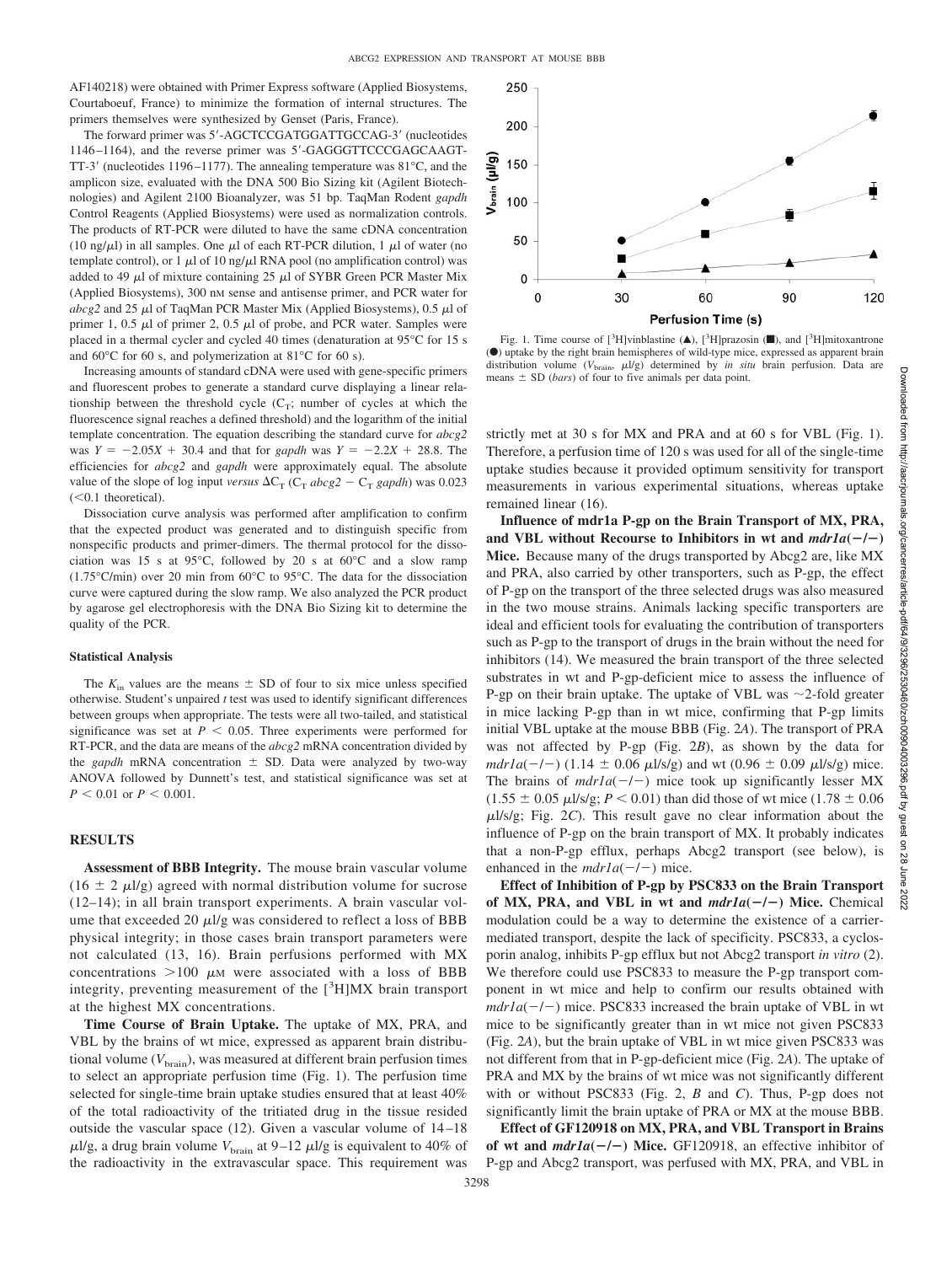

Fig. 2. Brain transport coefficients  $(K_{\text{in}}, \mu\text{1/s/g})$  for [<sup>3</sup>H]vinblastine (*A*), [<sup>3</sup>H]prazosin (*B*), and  $[^3H]$ mitoxantrone (*MX*; *C*) in wild-type ( $\blacksquare$ ) and  $mdr1a(-/-)$  mice ( $\Box$ ) measured by *in situ* brain perfusion with or without coperfusion of GF120918 (2  $\mu$ M), PSC833 (3  $\mu$ M), prazosin (30  $\mu$ M), or mitoxantrone (100  $\mu$ M). The mice were perfused via the common carotid artery for 120 s. Data are means  $\pm$  SD (*bars*) of four animals. \*\*,  $P < 0.01$ ; \*\*\*,  $P < 0.001$  for control *versus* PSC833, GF120918, mitoxantrone, or prazosin coperfused mice in each strain.  $\dagger \dagger$ ,  $P < 0.01$ ;  $\dagger \dagger \dagger$ ,  $P < 0.001$  for wild-type *versus mdr1a* $(-/-)$  mice coperfused with the same compound.

wt and  $mdr1a(-/-)$  mice to determine the influence of Abcg2 on their brain transport. Because of the lack of P-gp transport of MX and PRA at the mouse BBB, GF120918 inhibited only Abcg2-mediated transport of these two substrates in wt mice. In contrast to MX and PRA, VBL was significantly transported by P-gp at the mouse BBB. The uptake of VBL by the brains of wt mice was significantly increased by GF120918 over that of wt mice not receiving GF120918 (Fig. 2A). Moreover, the uptake of VBL by the brains of  $mdr1a(-/-)$ mice was not affected to any great extent by GF120918. The uptake of VBL at the mouse BBB is thus restricted by P-gp and not by Abcg2. The brain transport of PRA in wt mice was increased 1.5-fold by perfusion together with GF120918, and that of MX was increased 2-fold, compared with control wt mice not receiving inhibitor (Fig. 2, *B* and *C*). The brain transport of PRA was increased 2.1-fold and that of MX 3.0-fold in  $mdr1a(-/-)$  mice when the drugs were perfused together with GF120918 compared with P-gp-deficient mice not receiving perfusions containing this inhibitor. GF120918 had a statistically greater effect on the brain transport of PRA (0.67-fold) and MX  $(0.71-fold)$  in  $mdr1a(-/-)$  mice than on their transport in wt mice (Fig. 2, *B* and *C*).

**Saturation of Carrier-Mediated Transport.** The brains of P-gpdeficient and/or wt mice were perfused with labeled PRA, MX, or VBL plus high concentrations of the unlabeled drug to determine whether efflux could be saturated at the mouse BBB. PRA and VBL efficiently inhibited their own efflux at the BBB, but unlabeled VBL increased the uptake of [3 H]VBL (Fig. 2*A*) by completely saturating P-gp transport. PRA also inhibited its own efflux in P-gp-deficient mice with the same efficiency as GF120918 in P-gp-deficient mice (Fig. 2*B*). MX (100  $\mu$ M) did not inhibit its own brain transport, probably because of a lower affinity and despite the fact that its transport at the mouse BBB is carrier-mediated.

**Real-Time Quantitative RT-PCR in Cortex Homogenates and Capillary-Enriched-Fractions from wt and** *mdr1a***(/) Mice.** The *abcg2* mRNA values were normalized with reference to the *gapdh* mRNA in each sample. The dissociation curves show the products from a one-step RT-PCR for a *abcg2* target as well as for a no-template control (water), indicating the specificity of the PCR. The amplicon from the main product was detected with a melting temperature of 77°C. We also analyzed a PCR product of the capillaryenriched wt brain fraction by agarose gel electrophoresis to determine the quality of the PCR (Fig. 3*A*). Only two PCR products were observed in the lane, and their molecular sizes were 51 bp for *abcg2* and 177 bp for *gapdh*, as expected (Fig. 3*A*). The brain capillaries of wt mice had significantly more  $(\sim 700$  times)  $abcg2$  mRNA  $(675 \pm 50; n = 3)$  than the brain cortex  $(1 \pm 0.2; n = 3; P < 0.001)$ . There was 3 times more  $(P \le 0.01)$  *abcg2* mRNA in the brain capillaries of  $mdr1a(-/-)$  mice (2254  $\pm$  181;  $n = 3$ ) than in wt capillaries (Fig. 3*B*).

# **DISCUSSION**

In this study, we found that the transport of VBL in the brain is mediated by P-gp, whereas the transport of MX and PRA across the BBB depends mainly on the presence of Abcg2 at the luminal membrane of the mouse brain microvessels. PRA, like progesterone, interacts with P-gp via the P-gp regulatory/allosteric site, which does not allow any apparent transport of drugs (24 –26). Overproduction of P-gp usually results in only modest resistance to MX (27, 28), implying that this drug is poorly transported by P-gp (28). The ABC transporter Mrp1 has a moderate and controversial effect in conferring resistance to MX, as shown in mouse cells lacking ABC transporters (28, 29) and cells transfected with *MRP1* (30). Nevertheless, we recently showed that Mrp1 is not functional at the luminal side of the mouse BBB (15). The present study demonstrates that Abcg2 is a major factor controlling MX and PRA transport at the BBB of wt mice.

*Vinca* alkaloid drugs, such as VBL, are not transported by Abcg2, whereas MX and PRA are efficiently transported *in vitro* (6, 17, 19). We investigated Abcg2-mediated transport at the BBB by measuring the transport of MX, PRA, and VBL with and without GF120918, which inhibits P-gp and Abcg2 transport, and PSC833, which inhibits P-gp. The results indicate that VBL transport at the mouse BBB is not restricted by Abcg2. In contrast, the brain transport of PRA and MX is not sensitive to PSC833 but is significantly increased by GF120918 in wt mice. Thus, a mechanism unrelated to P-gp mediates the brain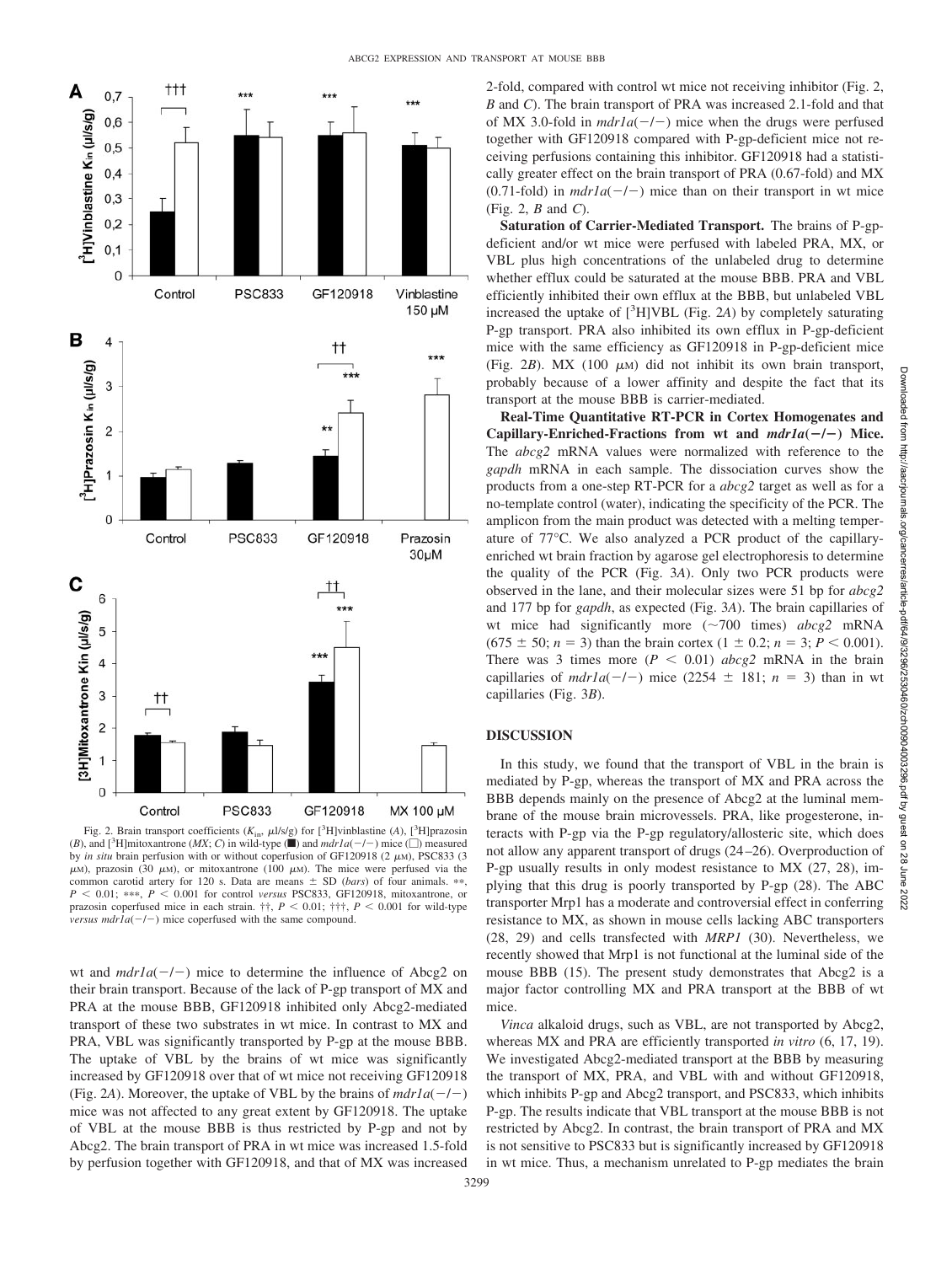



Fig. 3. PCR product analysis. *A*, products from capillary-enriched wild-type brain fractions were separated by agarose gel electrophoresis using the DNA Bio Sizing kit. The molecular ladder is shown in *Lane 1* and PCR products in *Lane 2*. There were only two PCR products in *Lane 2*, except for the two size calibrators. The PCR products were 51-bp long for *abcg2* and 177-bp long for *gapdh*, as expected. *B*, example of one amplification curve obtained for the *abcg2* cDNA of the wild-type mice (b) and the  $mdr1a(-/-)$  (a) brain capillaries by real-time PCR. There was 3 times more  $abcg2$  cDNA in  $mdr1a(-/-)$  brain capillaries than in wild-type mice brain capillaries after normalization with the *gapdh* threshold cycle (*Ct*).

efflux of MX and PRA at the BBB. Although P-gp does not limit MX or PRA uptake at the BBB of wt mice, we perfused the brains of mutant mice lacking P-gp to clearly reveal this non-P-gp transport. The brain uptake of PRA was increased 2.1-fold and that of MX 3.0-fold in  $mdr1a(-/-)$  mice when the drugs were perfused together with GF120918 compared with their uptake by P-gp-deficient mice not perfused with this inhibitor. PSC833 also had no effect on the brain transport of MX or PRA at the BBB in P-gp-deficient mice, confirming *in vivo* that it does not overcome Abcg2 resistance. The inhibition of the brain transport of PRA and MX by GF120918 confirms the existence of a mechanism unrelated to P-gp, probably Abcg2-mediated transport, at the mouse BBB. We also inhibited the carrier-mediated transport of PRA and MX by use of a high concentration of unlabeled compound. PRA  $(30 \mu)$  inhibited the efflux of radiolabeled PRA in  $mdr1a(-/-)$  mice, whereas 100  $\mu$ M MX did not inhibit its own efflux. Higher concentrations of MX were not perfused because of their adverse effect on the BBB.

Surprisingly, GF120918 had a greater effect on the brain transport of PRA (0.67-fold) and MX (0.71-fold) in  $mdr1a(-/-)$  mice than on their transport in wt mice. The brain transport of MX was also lower in mice lacking P-gp than in the wt mice. We therefore postulate that Abcg2 is up-regulated in P-gp-deficient mice or that the mediateddrug efflux is more rapid in this *mdr1a*-deficient mouse strain. The first possibility was checked by measuring *abcg2* mRNAs in the brain cortex and capillaries by quantitative real time RT-PCR. The brain capillaries of wt mice had significantly  $(\sim 700$  times) more  $abcg2$ mRNA than the brain cortex. A recent report also showed significantly more *abcg2* mRNA in the capillary endothelial cells of pig brains than in the whole brain (9). This again points to the importance

of Abcg2 in brain capillaries, as suggested by the MX and PRA *in situ* brain transport studies, given that Abcg2 tends to be concentrated in brain microvessel cells. One concern about the use of capillary microvessels could be the cell extract composition. Isolated brain capillaries contain approximately one-third pericytes and some astrocyte endfoot membranes (23). The endothelial cells, like pericytes, could contain the *abcg2* mRNA measured in our experiments. However, pericytes from pig brains contain no *abcg2* mRNA as measured by Northern blotting (9). Moreover, *in situ* brain perfusion measures only the transport at the luminal membrane of endothelial brain cells (16). These observations together suggest that Abcg2 is located at the luminal membrane of the brain microvessels. We also found that the brain capillaries of  $mdr1a(-/-)$  mice contain 3 times more  $abcg2$ mRNA than wt capillaries. These data confirm our transport studies indicating that Abcg2 synthesis is increased in  $mdr1a(-/-)$  mouse brain capillaries. This *abcg2* increase is probably correlated with the overproduction of the Abcg2 protein at the mouse BBB. The Abcg2 protein level is well correlated with resistance to MX and PRA *in vitro* (31). Although Abcg2 overproduction by drug selection in human or murine cells could be associated with a mutation at residue 482 that affects the specificity and transport function of the pump (6, 32), such alterations remain to be established *in vivo* for the increased Abcg2 in  $mdr1a(-/-)$  mice. However, the inhibitor GF120918 also reverses wt protein and Abcg2 with the 482 polymorphism (6). We have yet to determine whether a lack of mdr1a directly results in compensation involving Abcg2. The basal amount of Mrp1 is slightly elevated in cells from knockout mouse embryos lacking functional mdr1a/1b, but the basal amounts of Abcg2 in wt cells and cells lacking P-gp remain to be determined (28). There is a lack of functional mdr1a in two